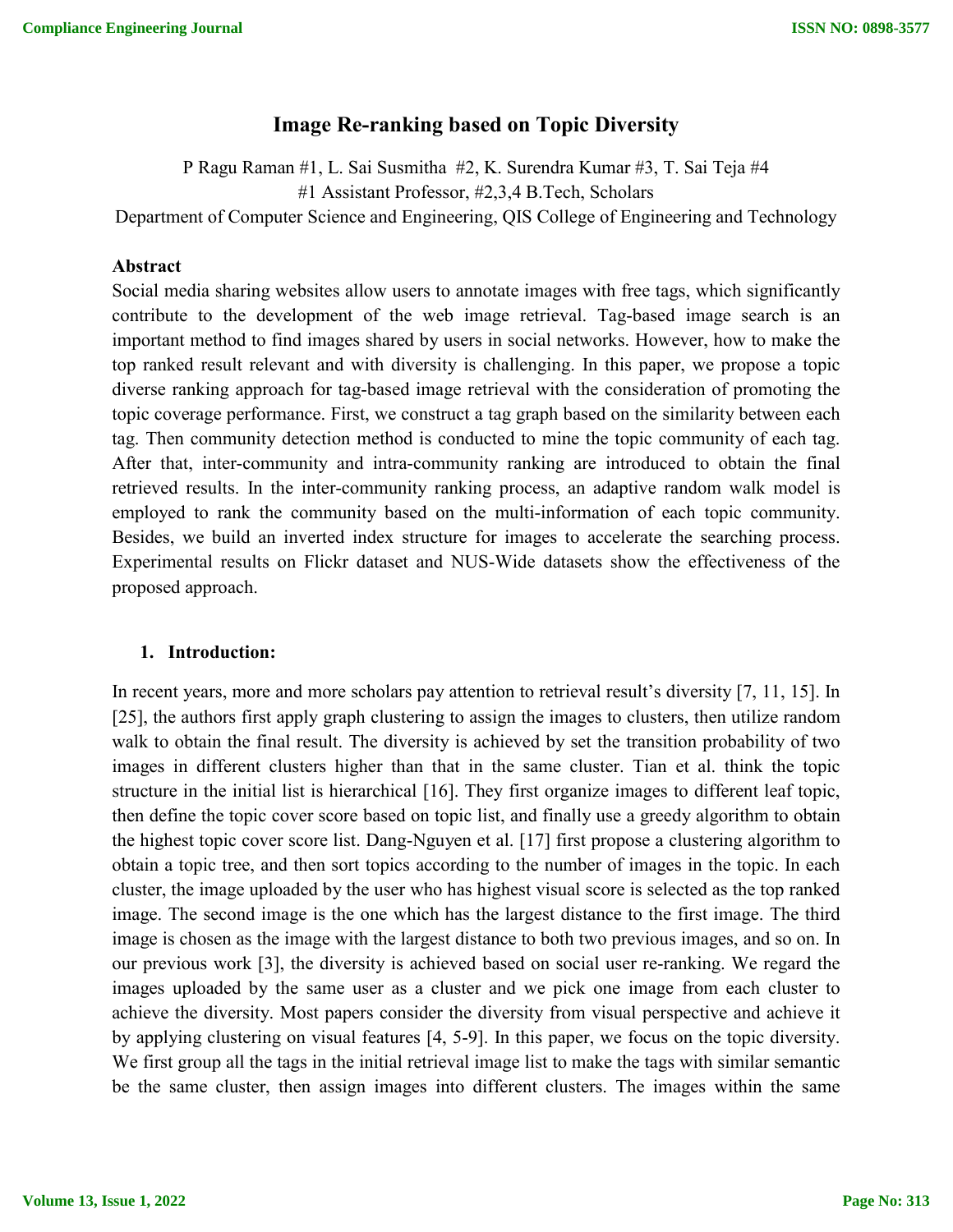cluster are viewed as the ones with similar semantics. After ranking the clusters and images in each cluster, we select one image from each cluster to achieving our semantic diversity. In this paper, we propose to construct the tag graph and mine the topic community to diversify the semantic information of the retrieval results. The contributions of this paper are summarized as follows: 1) We propose a topic diverse ranking approach considering the topic coverage of the retrieved images. The intercommunity ranking method and intra-community ranking methods are proposed to achieve a good trade-off between the diversity and relevance performance. 2) The tag graph construction based on each tag's word vector and community mining approach are employed in our approach to detect topic community. The mined community can represent each sub-topic under the given query. Besides, in order to represent the relationship of tags better, we train the word vector of each tag based on the English Wikipedia corpus with the model word2vec. 3) We rank each mined community according to their relevance level to the query. In the inter-community ranking process, an adaptive random walk model is employed to accomplish the ranking based on the relevance of each community with respect to the query, pair-wise similarity between each community, and the image number in each community. With the adaptive random walk model, the community that possesses the bigger semantic relevance value with the query and larger confidence value will be ranked higher. Both the goals of this paper and our previous work [1-3] are to diversify the top ranked retrieval results. However they have considerable differences, which are summarized as follows: First, in [11-14], we aim at diversifying the retrieval results by social user oriented re-ranking. We make the final result list contain images from different users as many as possible to achieve the diversity. While in this paper, our goal is to diversify the topics for the top ranked retrieval results. We apply (topic) community detection to make the final result list contain images with different semantics as many as possible. Second, [18-21] computes the similarity between the user-oriented image set and query based on the co-occurrence tag mechanism, while this paper calculates the similarity between the tag community and query based on all of the tags in the community. Third, the grouping step is not required in [22-27], because in the dataset every image has a user-id. However, in this paper, grouping images into different topic properly is a major problem.

#### **2. Literature Survey**

D. Liu, X. Hua, M. Wang, and H. Zhang, "Boost Search Relevance For Tag-Based Social Image Retrieval", 2009. In this paper, Author proposes a relevance-based ranking scheme for social image search, aiming to automatically rank images according to their relevance to the query tag. It integrates both the visual consistency between images and the semantic correlation between tags in a unified optimization framework. Authors propose an iterative method to solve the optimization problem, and the relevance based ranking can thus be accomplished [12].

K. Yang, M. Wang, X. Hua, and H. Zhang, "Social Image Search with Diverse Relevance Ranking", 2010. In this paper, Author propose a social re-ranking system for tag based image retrieval with the consideration of image's relevance and diversity. We aim at re- ranking images according to their visual information, semantic information and social clues. The initial results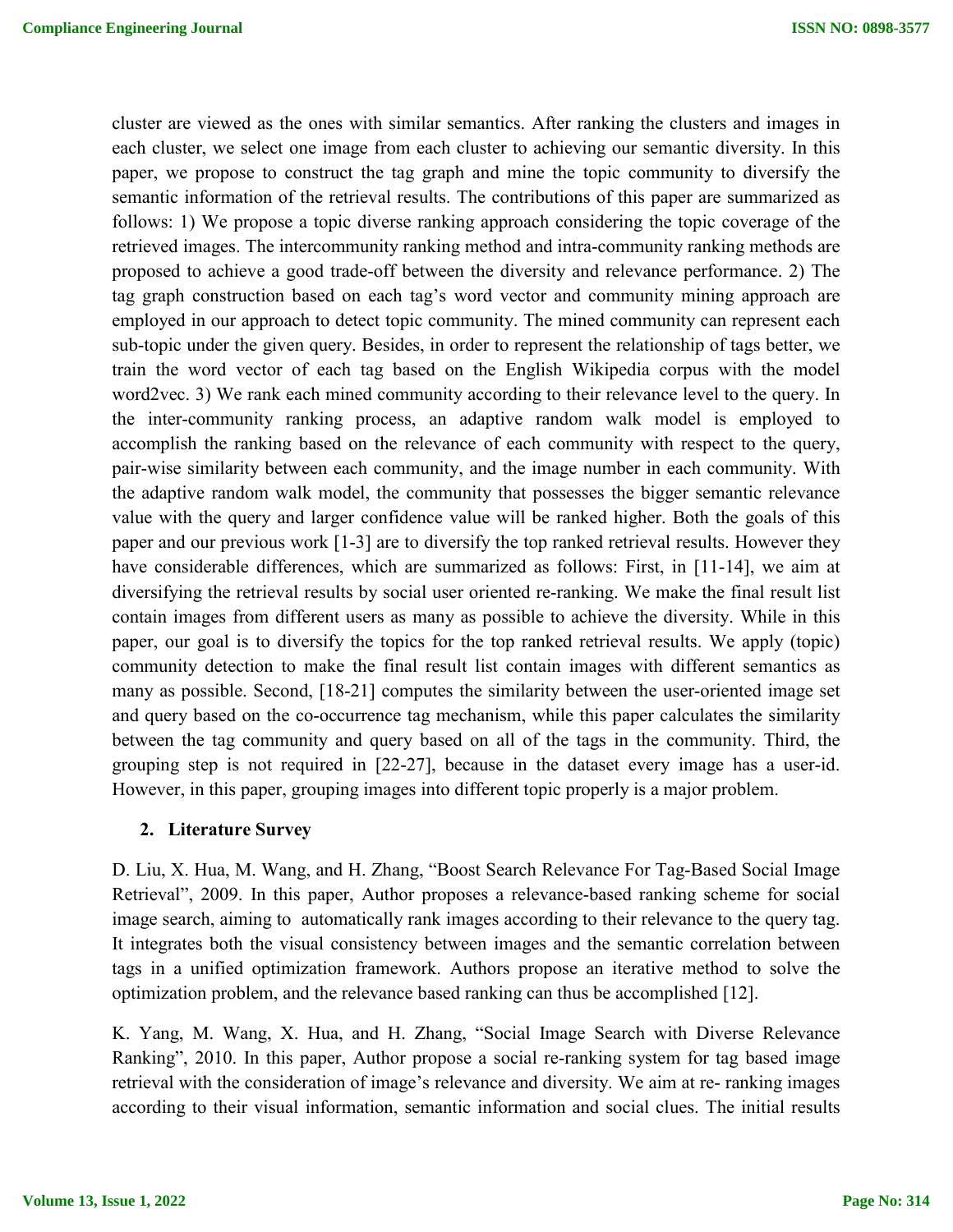include images contributed by different social users. Usually each user contributes several images. First we sort has images by inter-user re-ranking. Users that have higher contribution to the given query rank higher. Then we sequentially implement intra-user re-ranking on the ranked user's image set, and only the most relevant image from each user's image set is selected. These selected images compose the final retrieved results. Author builds an inverted index structure for the social image dataset to accelerate the searching process [10].

M. Wang, K. Yang, X. Hua, and H. Zhang, "Towards relevant and diverse search of social images", 2010. In This Paper, Author presents a diverse relevance ranking scheme which simultaneously takes relevance and diversity into account by exploring the content of images and their associated tags. First, it estimates the relevance scores of images with respect to the query term based on both visual information of images and semantic information of associated tags. Then semantic similarities of social images are estimated based on their tags. Based on the relevance scores and the similarities, the ranking list is generated by a greedy ordering algorithm which optimizes Average Diverse Precision (ADP), a novel measure that is extended from the conventional Average Precision (AP)[11].

D. Cai, X. He, Z. Li, W. Ma, and J. Wen, "Hierarchical clustering of WWW image search results using visual, textual and link information", 2004. In this paper, Author proposes a hierarchical clustering method using visual, textual and link analysis. By using a vision-based page segmentation algorithm, a web page is partitioned into blocks, and the textual and link information of an image can be accurately extracted from the block containing that image. By using block-level link analysis techniques, an image graph can be constructed. We then apply spectral techniques to find a Euclidean embedding of the images which respects the graph structure. Thus for each image, we have three kinds of representations, [15].

# **3. System Study**

Currently, image clustering and duplicate removal are the major approaches in settling the diversity problem. However, most of the literature regards the diversity problem as to promote the visual diversity performance, but the promotion of the semantic coverage is often ignored.To diversify the top ranked search results from the semantic aspect, the topic community belongs to each image should be considered.Dang-Nguyen et al. first propose a clustering algorithm to obtain a topic tree, and then sort topics according to the number of images in the topic. In each cluster, the image uploaded by the user who has highest visual score is selected as the top ranked image. The second image is the one which has the largest distance to the first image. The third image is chosen as the image with the largest distance to both two previous images, and so on.Most papers consider the diversity from visual perspective and achieve it by applying clustering on visual features

#### **Drawbacks**

Tag mismatch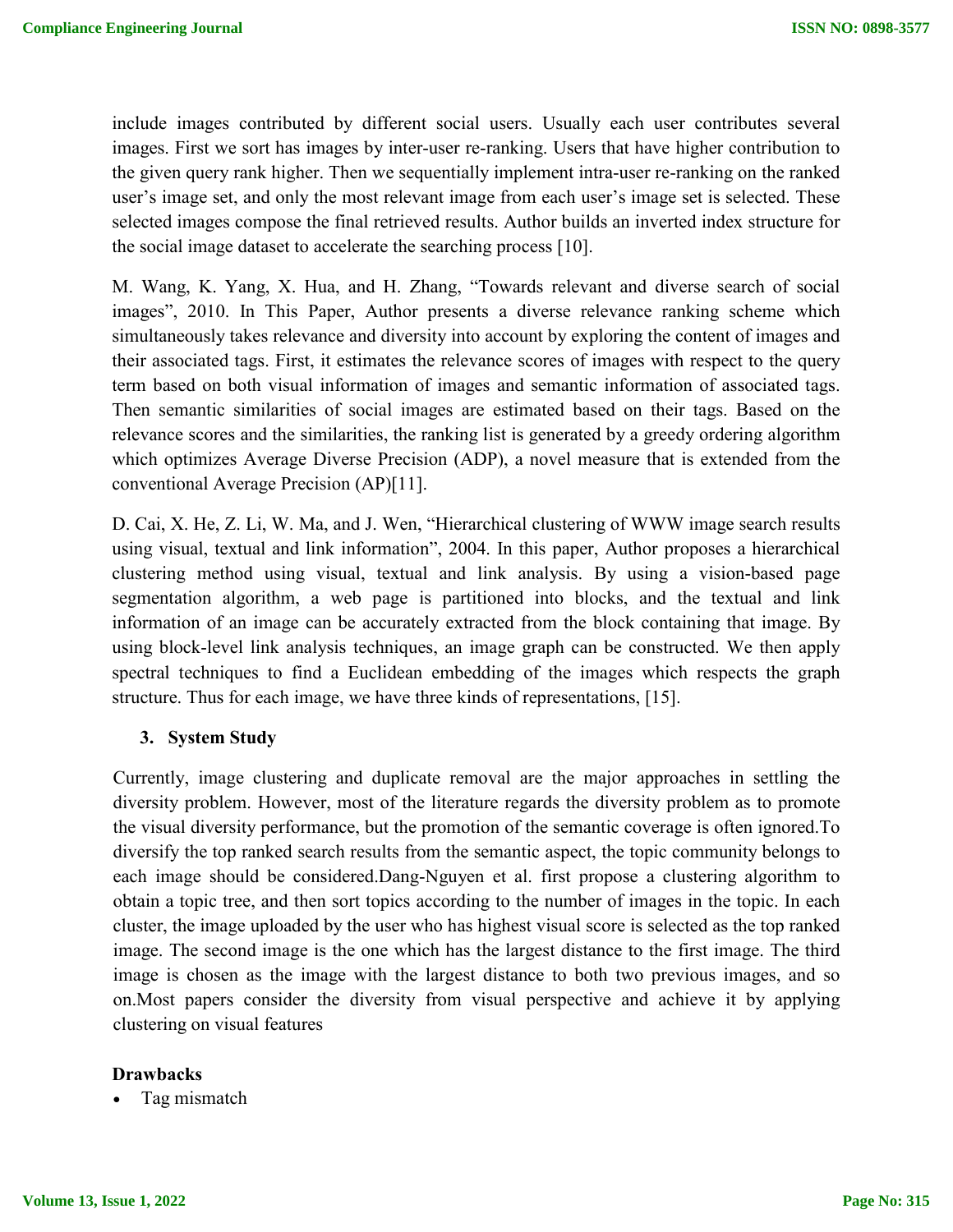- Query ambiguity
- Most of the above literatures view the diversity problem as to promote the visual diversity but not the topic coverage.

### **Proposed System:**

In this paper, we focus on the topic diversity. We first group all the tags in the initial retrieval image list to make the tags with similar semantic be the same cluster, then assign images into different clusters. The images within the same cluster are viewed as the ones with similar semantics. After ranking the clusters and images in each cluster, we select one image from each cluster to achieving our semantic diversity.In this paper, we propose to construct the tag graph and mine the topic community to diversify the semantic information of the retrieval results. The contributions of this paper are summarized as follows:We propose a topic diverse ranking approach considering the topic coverage of the retrieved images. The inter-community ranking method and intra-community ranking methods are proposed to achieve a good trade-off between the diversity and relevance performance.The tag graph construction based on each tag's word vector and community mining approach are employed in our approach to detect topic community. The mined community can represent each sub-topic under the given query. Besides, in order to represent the relationship of tags better, we train the word vector of each tag based on the English Wikipedia corpus with the model word2vec.We rank each mined community according to their relevance level to the query. In the inter-community ranking process, an adaptive random walk model is employed to accomplish the ranking based on the relevance of each community with respect to the query, pair-wise similarity between each community, and the image number in each community.



Fig. 1. The framework of our proposed method

# **Advantages**

- Good trade-off between the diversity and relevance performance.
- With the adaptive random walk model, the community that possesses the bigger semantic relevance value with the query and larger confidence value will be ranked higher.
- To diversify the top ranked retrieval results
- Computes the similarity between the user-oriented image set and query based on the cooccurrence tag mechanism.
- We sort the communities based on relevance scores obtained by random walk.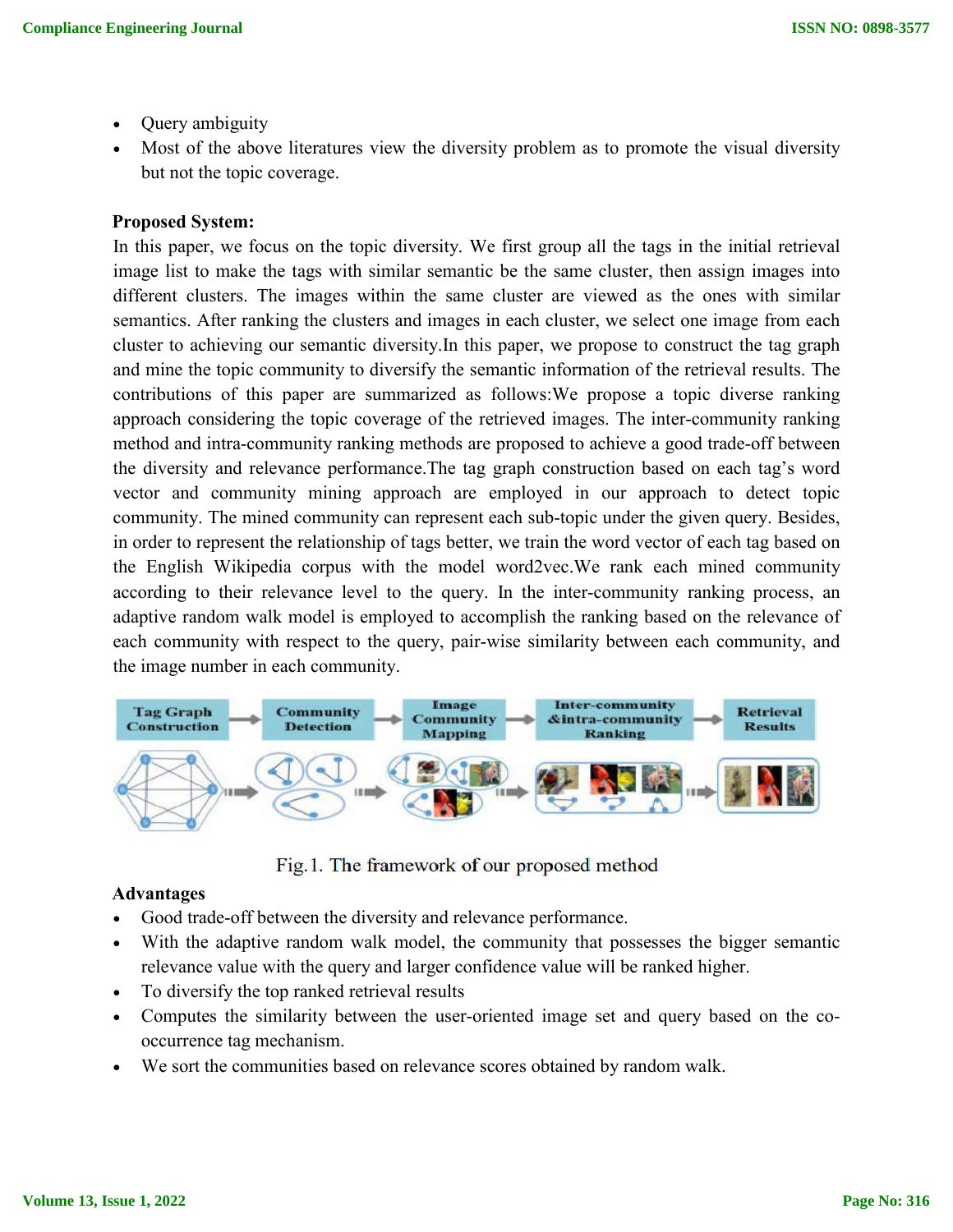#### **4. Implementation**

- Admin
- Request & Response
- User

# **Admin**

In this module, the Admin has to login by using valid user name and password. After login successful he can do some operations such as search history, view users, request & response and view the image, View all user image tag and top ranking image and inter-intra community user activity etc.

### **Request & Response**

In this module, the admin can view the all the friend request and response. Here all the request and response will be stored with their tags such as Id, requested user photo, requested user name, user name request to, status and time  $\&$  date. If the user accepts the request then status is accepted or else the status is waiting.

### **User**

In this module, there are n numbers of users are present. User should register before doing some operations. And register user details are stored in user module. After registration successful he has to login by using authorized user name and password. Login successful he will do some operations like view or search users, send friend request, view messages, send messages, search photo and view and like etc.

# **5. Experiments**

In order to demonstrate the effectiveness of the proposed topic diverse ranking (denoted by TDR) based image retrieval approach, we conduct experiments on our crawled Flickr images [3,7] and NUS-wide. We will give the detailed descriptions of our dataset in next subsection. In order to evaluate the performance of different methods, we utilize following 20 tags as query: airplane, beach, bird, blue, buildings, Christmas, forest, reflection, garden, girl, ocean, orange, sea, sky, animal, and etc. We systematically make comparisons for the following five tag-based image retrieval approaches: 1) RR: Relevance-based ranking [3], an optimization framework is applied to automatically re-rank images based on visual and semantic information. 2) DRR: Diverse relevance ranking [5], which optimizes an ADP measure with the consideration of the semantic and visual information of images. 3) DR: Diverse ranking [24]. First, the topic coverage of each image is calculated. Then, PageRank model based on the topic coverage is utilized to re-rank the initial retrieval results. 4) SR: Social ranking [23,28]. User information is utilized to boost the diversity performance. A regularization framework which fuses the semantic, visual and views information is introduced to improve the relevance. 5) TDR: Topic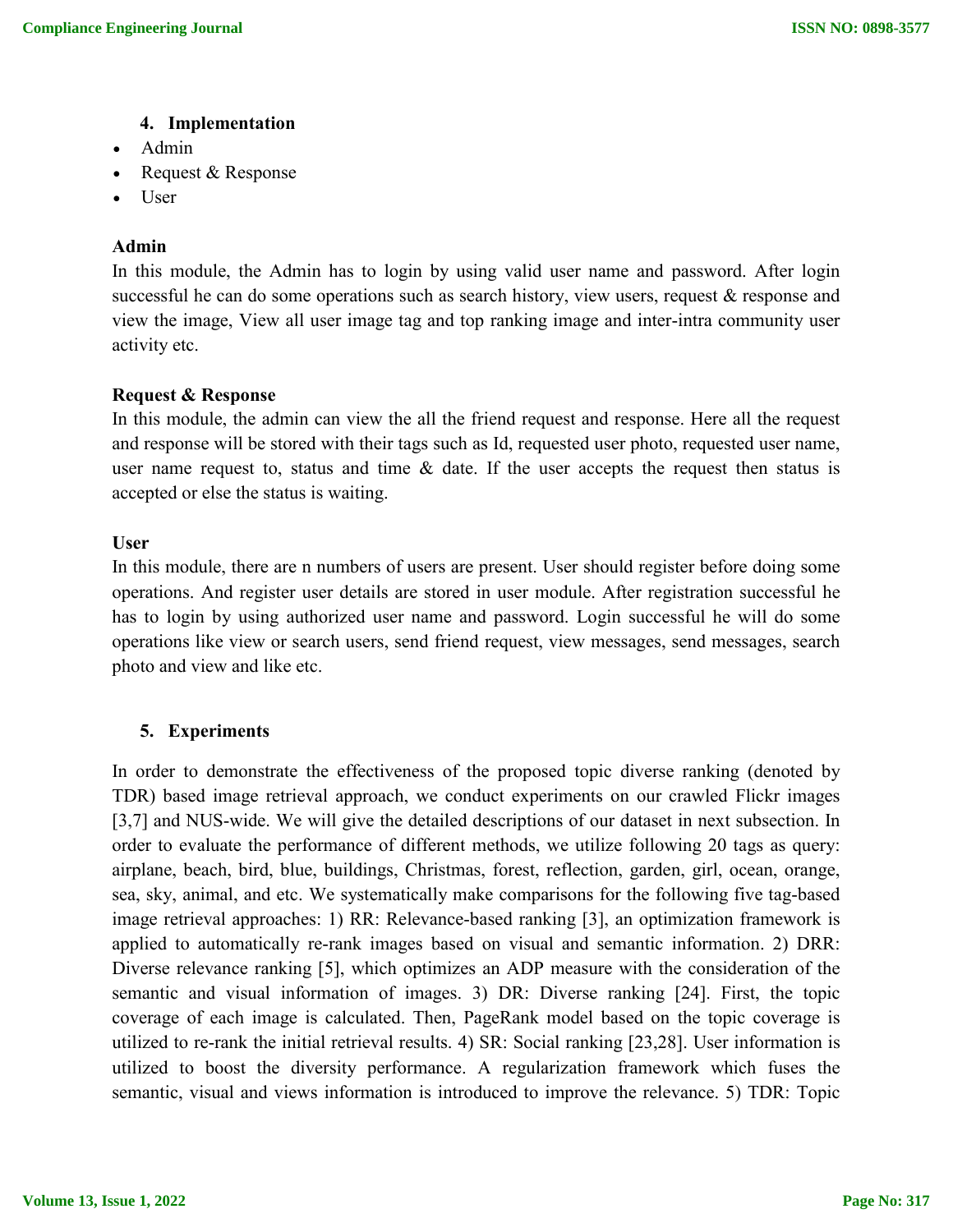Diverse Ranking. Tag graph and community detection method are utilized to boost the diversity performance. A regularization framework which fuses the semantic, visual and view information is introduced to improve the relevance performance. In order to train the word vector of each tag, Word2vec model is conducted to train each tag's word vector

#### **6. Conclusions**

In this paper, we propose a topic diverse re-ranking method for tag-based image retrieval. In this topic diverse re-ranking method, inter-community ranking and intra-community ranking are carried out to get satisfactory retrieved results. Tag graph construction and community detection are two effective ways to enhance the diversity. Besides, each tag's word vector is trained by using the Word2vec model based on the English Wikipedia corpus to enhance the relevance performance of the retrieved results. However, we consider the community similarity in the intercommunity ranking process while the topic similarity of representative images is ignored. In addition, much information in social media image set, such as Flickr dataset are still unutilized, such as title, time stamp and so on. For future work, we will investigate the similarity among representative images. Besides, we may fuse these relationships to enhance the diversity performance of image ranking system.

### **References**

[1] D. Liu, X. Hua, L. Yang, M. Wang, and H. Zhang, "Tag ranking". WWW, 2009: 351-360.

[2] X. Qian, H. Wang, Y. Zhao, et al.,Image Location Inference by Multisaliency Enhancement. IEEE Trans. Multimedia 19(4): 813- 821 (2017)

[3] D. Liu, X. Hua, M. Wang, and H. Zhang, "Boost Search Relevance for Tag-Based Social Image Retrieval". ICME, 2009:1636-1639.

[4] X. Lu, X. Li and X. Zheng, Latent Semantic Minimal Hashing for Image Retrieval, IEEE Trans. Image processing, vol. 26, no. 1, pp. 355-368, 2017.

[5] M. Wang, K. Yang, X. Hua, and H. Zhang, "Towards relevant and diverse search of social images". IEEE Trans. Multimedia, 12(8):829-842, 2010.

[6] A. Ksibi, A. Ammar, and C. Amar, "Adaptive diversification for tagbased social image retrieval". International Journal of Multimedia Information Retrieval, 2014, 3(1): 29-39.

[7] Y. Gao, M. Wang, H. Luan, J. Shen, S. Yan, and D. Tao, "Tag-based social image search with visual-text joint hypergraph learning". ACM Multimedia information retrieval, 2011:1517-1520.

[8] X. Li, B. Zhao, and X. Lu, A General Framework for Edited Video and Raw Video Summarization," IEEE Transactions on Image Processing. Digital Object Identifier (DOI): 10.1109/TIP.2017.2695887.

[9] K. Song, Y. Tian, T. Huang, and W. Gao, "Diversifying the image retrieval results", In Proc. ACM Multimedia Conf., 2006, pp. 707–710.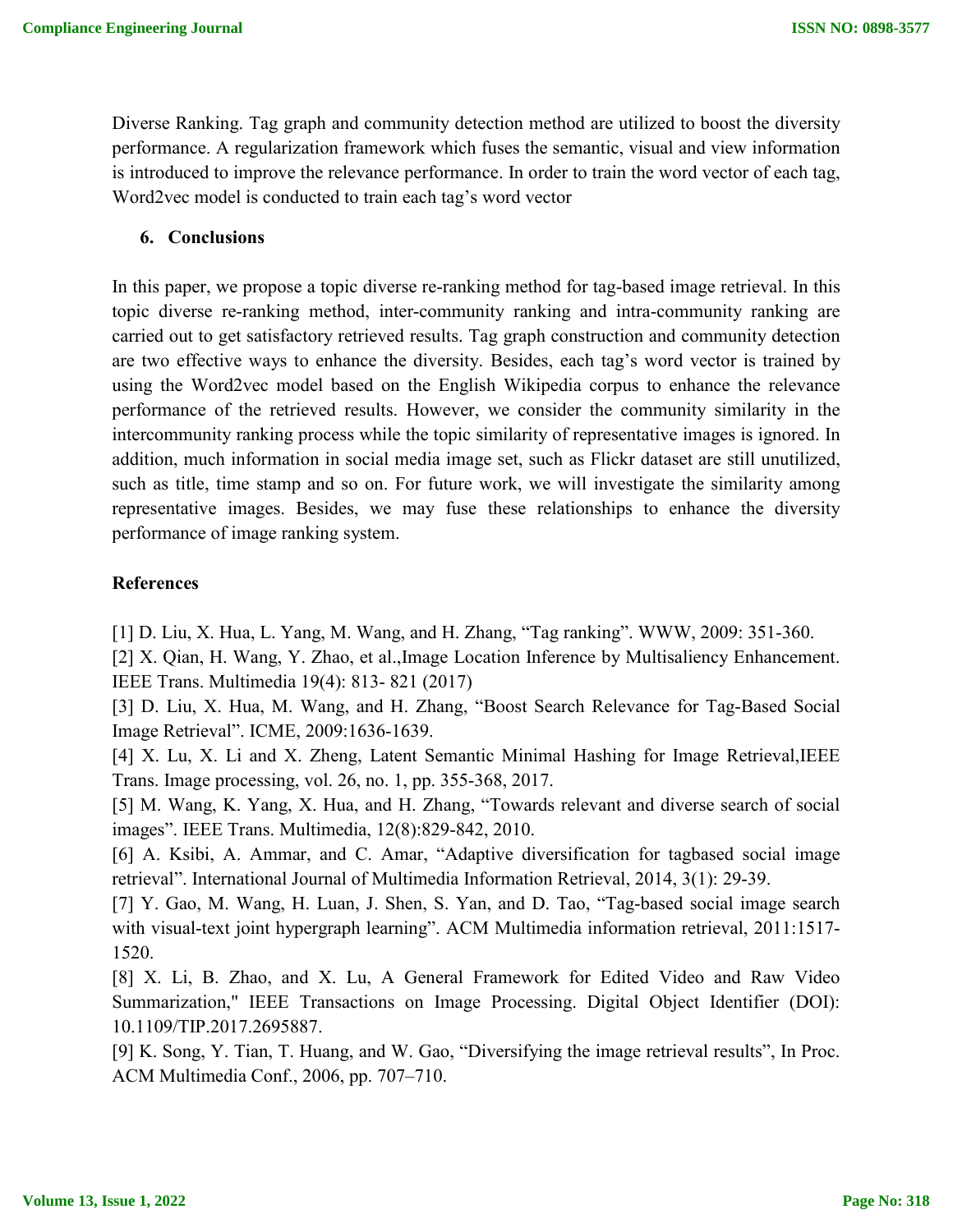[10] R. Leuken, L. Garcia, X. Olivares, and R. Zwol, "Visual diversification of image search results". In Proc. WWW Conf., 2009, pp.341–350.

[11] R. Cilibrasi, and P. Vitanyi, "The Google Similarity Distance". IEEE Trans. Knowledge and Data Engineering, 19(3):1065-1076, 2007.

[12] X. Qian, H. Wang, G. Liu, and X. Hou, "HWVP: Hierarchical Wavelet Packet Texture Descriptors and Their Applications in Scene Categorization and Semantic Concept Retrieval". Multimedia Tools and Applications, May 2012.

[13] X. Lu, Y. Yuan, X. Zheng, Jointly Dictionary Learning for Change Detection in Multispectral Imagery, IEEE Trans. Cybernetics, vol. 47, no. 4, pp. 884-897, 2017.

[14] J. Carbonell, and J. Goldstein, "The use of MMR, diversity based reranking for reordering documents and producing summaries". SIGIR 1998.

[15] Wu, J. Wu, and M. Lu, "A Two-Step Similarity Ranking Scheme for Image Retrieval. In Parallel Architectures". Algorithms and Programming, pp. 191-196, IEEE, 2014.

[16] G. Ding, Y. Guo, J. Zhou, et al., Large-Scale Cross-Modality Search via Collective Matrix Factorization Hashing. IEEE Transactions on Image Processing, 2016, 25(11): 5427-5440.

[17] G. Agrawal, and R. Chaudhary, "Relevancy tag ranking". In Computer and Communication Technology, pp. 169-173, IEEE, 2011.

[18] L. Chen, S. Zhu, and Z. Li, "Image retrieval via improved relevance ranking". In Control Conference, pp. 4620-4625, IEEE, 2014.

[19] L. Wu, and R. Jin, "Tag completion for image retrieval". Pattern Analysis and Machine Intelligence, IEEE Transactions on, 35(3), 716-727, 2013.

[20] Y. Yang, Y. Gao, H. Zhang, and J. Shao, "Image Tagging with Social Assistance". ICMR, 2014.

[21] L. Chen, D. Xua, and I. Tsang, "Tag-based image retrieval improved by augmented features and group-based refinement". Multimedia, IEEE Transactions on, 14(4), 1057-1067, 2012.

[22] Z. Lin Z, G. Ding, J. Han, et al., Cross-View Retrieval via ProbabilityBased Semantics-Preserving Hashing, IEEE Transactions on Cybernetics ,vol. PP, no.99, pp.1-14 doi: 10.1109/TCYB.2016.2608906.

[23] R. Agrawal, S. Gollapudi, A. Halverson, and S. Ieong, "Diversifying search results". In WSDM, pages 5–14, 2009.

[24] X. Li, "Tag relevance fusion for social image retrieval". CoRR abs/1410.3462, 2014.0

[25] X. Qian, X. Liu, and C. Zheng, "Tagging photos using users' vocabularies". Neurocomputing, 111(111), 144-153, 2013.

[26] D. Mishra, "Tag Relevance for Social Image Retrieval in Accordance with Neighbor Voting Algorithm". IJCSNS, 14(7), 50, 2014.

[27] Y. Hu, M. Li, and N. Yu, "Multiple-instance ranking: Learning to rank images for image retrieval". In Computer Vision and Pattern Recognition, CVPR 2008. IEEE Conference on (pp. 1-8).

[28] F. Sun, M. Wang, and D. Wang, "Optimizing social image search with multiple criteria: Relevance, diversity, and typicality". Neurocomputing, 95, 40-47, 2012.